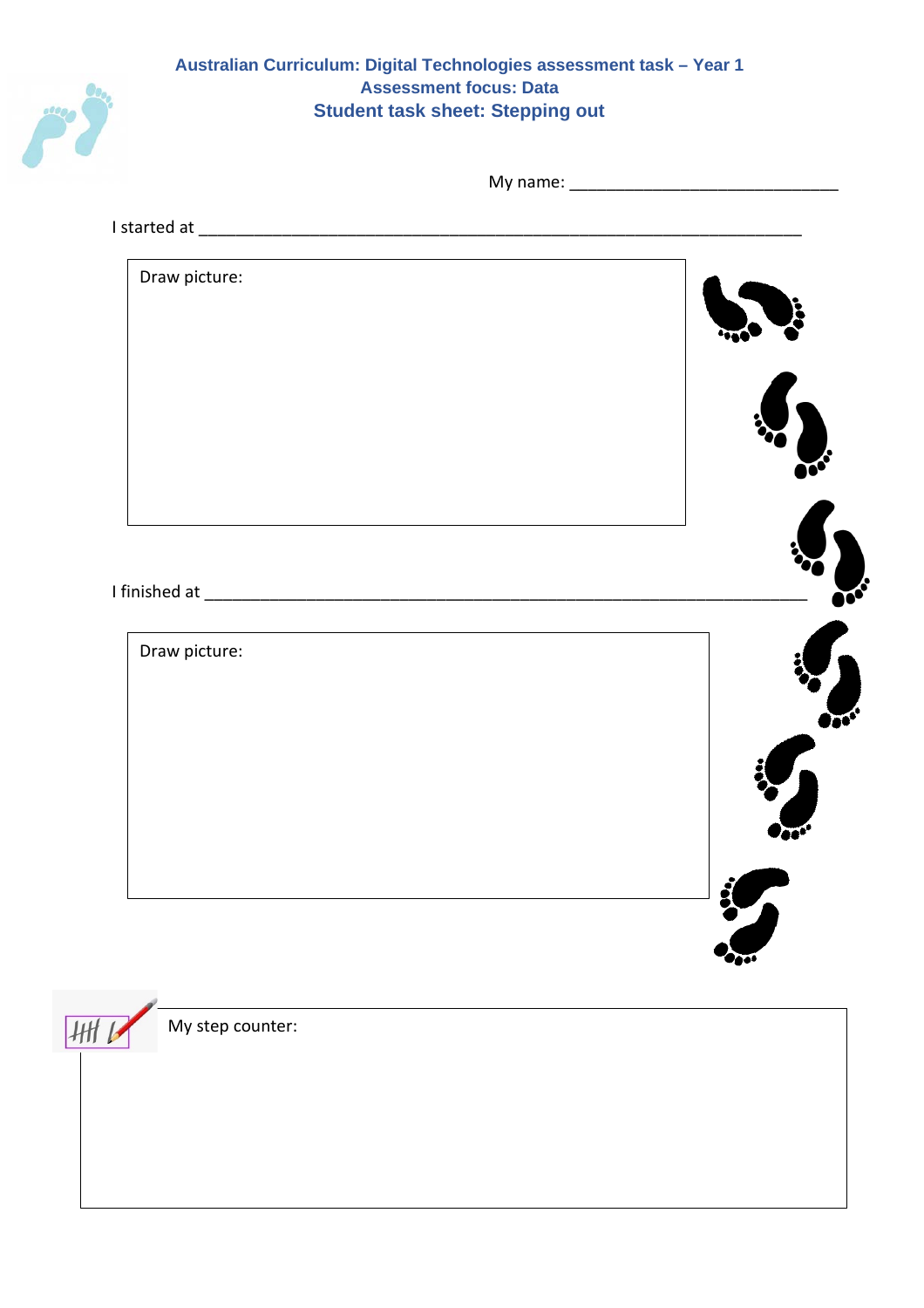Paste an image of your results here:

What did you find out from looking at these data?

How did you make sure you collected your data accurately?

Why should we all use the same unit of measurement?

How do you feel about the task?

| Counting my steps (collecting data)       | $\circ$ $\circ$ $\circ$<br>$O$ $O$<br>$\circ\hspace{0.15cm}\circ$ |
|-------------------------------------------|-------------------------------------------------------------------|
| Representing data                         | $\circ$ o $\backslash$<br>$\circ$ $\circ$<br>$O$ $O$              |
| What the data tell me (interpreting data) | $\circ$ $\circ$<br>$O$ $O$<br>$\circ$ $\circ$                     |
| My physical movement                      | $\circ \circ$<br>$\circ$ $\circ$                                  |

\_\_\_\_\_\_\_\_\_\_\_\_\_\_\_\_\_\_\_\_\_\_\_\_\_\_\_\_\_\_\_\_\_\_\_\_\_\_\_\_\_\_\_\_\_

\_\_\_\_\_\_\_\_\_\_\_\_\_\_\_\_\_\_\_\_\_\_\_\_\_\_\_\_\_\_\_\_\_\_\_\_\_\_\_\_\_\_\_\_\_

\_\_\_\_\_\_\_\_\_\_\_\_\_\_\_\_\_\_\_\_\_\_\_\_\_\_\_\_\_\_\_\_\_\_\_\_\_\_\_\_\_\_\_\_\_

\_\_\_\_\_\_\_\_\_\_\_\_\_\_\_\_\_\_\_\_\_\_\_\_\_\_\_\_\_\_\_\_\_\_\_\_\_\_\_\_\_\_\_\_\_

\_\_\_\_\_\_\_\_\_\_\_\_\_\_\_\_\_\_\_\_\_\_\_\_\_\_\_\_\_\_\_\_\_\_\_\_\_\_\_\_\_\_\_\_\_

\_\_\_\_\_\_\_\_\_\_\_\_\_\_\_\_\_\_\_\_\_\_\_\_\_\_\_\_\_\_\_\_\_\_\_\_\_\_\_\_\_\_\_\_\_